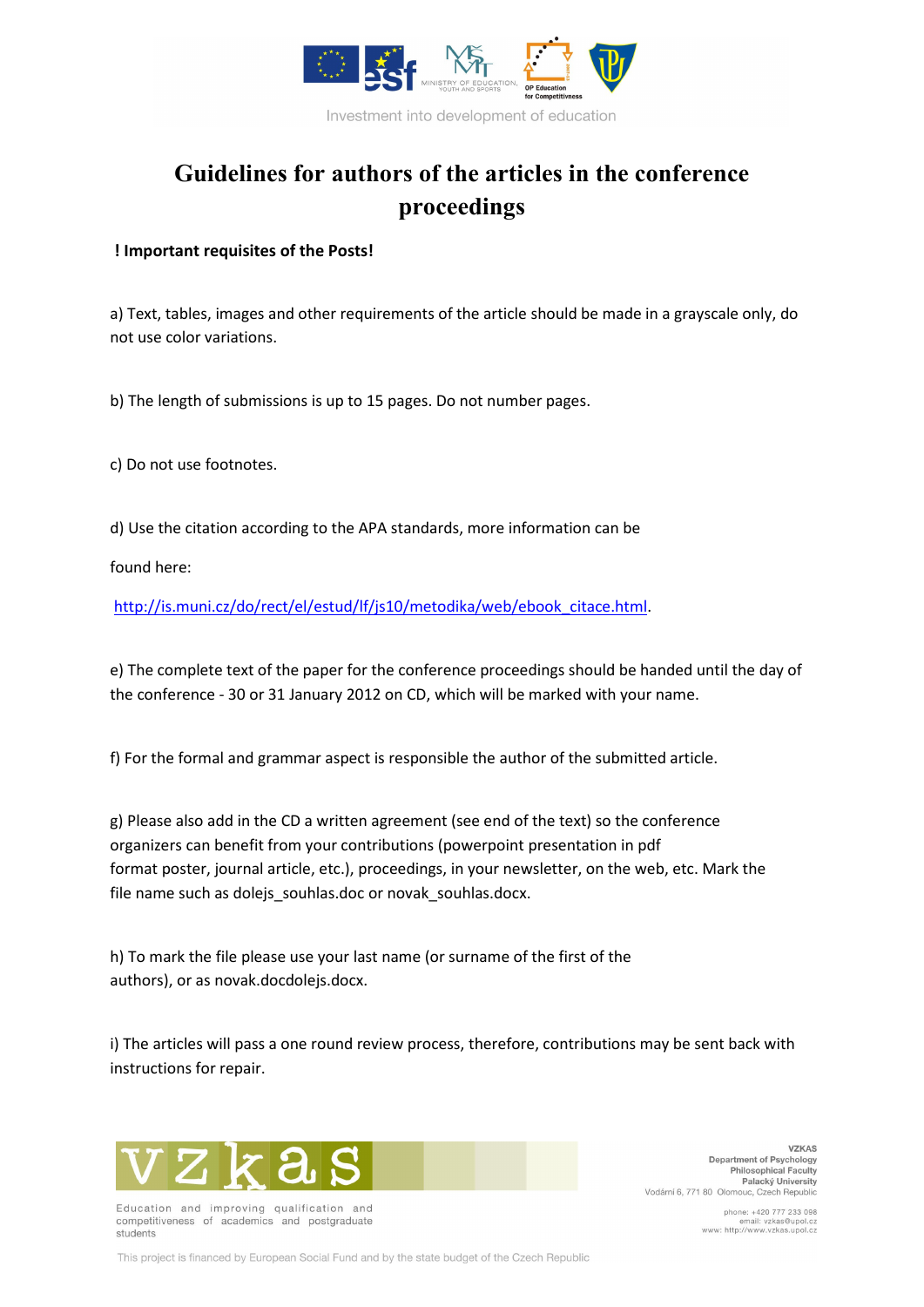

Investment into development of education

j) The proceedings editors reserve the right not to publish a paper for technical, professional, ethical or other reasons.

# **NAME OF THE PAPER** (14pt size, bold, capital letters)

(10pt)

# **TITLE OF THE PAPER IN ENGLISH** (size 14pt, bold, capital letters)

(10pt)

### **Name and Surname (12pt, bold)**

Address of the workplace (company), country, email (10pt)

(10pt)

# (10pt)

*Abstract: Place a brief annotation in the range of 500-1 000 characters including spaces. Briefly describe the issue of the contribution. Write the abstract in italics, font size 10 points (10 pt), align it to the block.* 

# (10pt)

*Keywords: Enter up to 5 key words in English language. Use italic, font size 10 pt. Divide the words with a semicolon.* 

(10pt)

## (10pt)

### **Chapter - text (12pt, bold)**

For writing the posts, use a MS Word text editor. The contribution should keep the same structure as in this sample document, which is also available on the conference web page www.vzkas.upol.cz

Please follow the predefined patterns, styles and formatting the individual parts of the article (title, headings, chapters, literature). For writing the document, use the font Times New Roman for the text, then use a font size 10 pt, single spacing. The page size is A4 (210 x 297 mm) top - 35 mm on the first page, 20 mm on the other pages, bottom - 20 mm, left and right margins - 25 mm.



Education and improving qualification and competitiveness of academics and postgraduate students

**VZKAS** Department of Psychology Philosophical Faculty<br>Palacký University Vodární 6, 771 80 Olomouc, Czech Republic

> phone: +420 777 233 098 email: vzkas@upol.cz<br>www: http://www.vzkas.upol.cz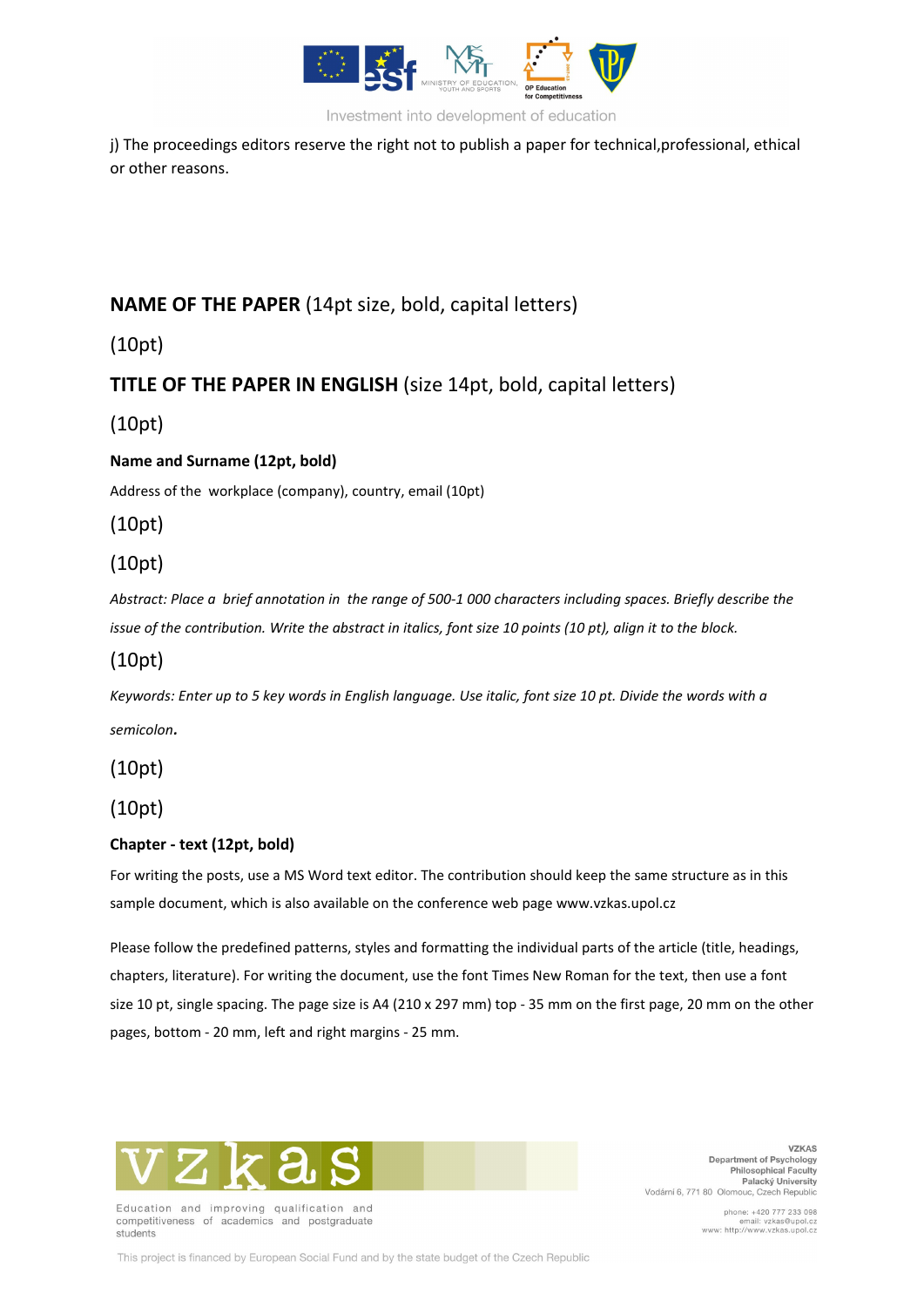

### **Recommended content:**

- 1. Introduction, purpose usually shows a few brief sentences of the research objective;
- 2. Theoretical anchoring of the research search the major thematic resources;
- 3. Description of the sample;
- 4. Methodology the main or new methods of data collection;
- 5. Results;
- 6. Conclusions usually 1-3 sentences;
- 7. Discussion possible limits and benefits of research;
- 8. List of the references according to APA.

#### **Chapter - formula**

Equations and formulas should be centered on the center, numbering in parentheses align on the right edge

Use the predefined style "formula", see the following example:

$$
E = mc^2
$$



Education and improving qualification and competitiveness of academics and postgraduate students

**VZKAS** Department of Psychology Philosophical Faculty<br>Palacký University Vodární 6, 771 80 Olomouc, Czech Republic

> phone: +420 777 233 098 email: vzkas@upol.cz<br>www: http://www.vzkas.upol.cz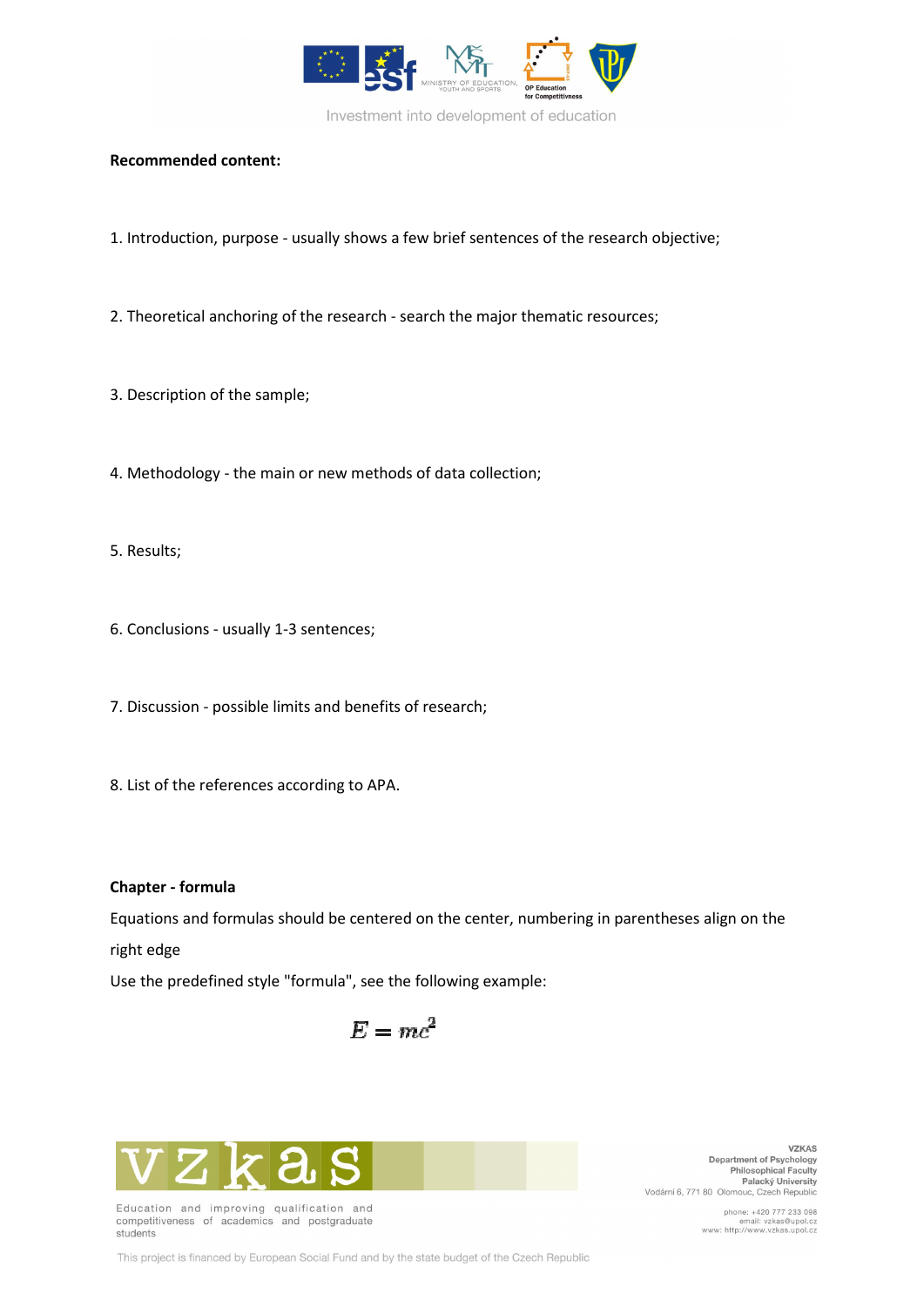

#### **Chapter - Tables**

Tables should be centered on the center as well as their descriptions, as close to the first reference in the text.

The format description tables take advantage of predefined style "table description", see the

following example:

### Table 1: Sample table and a description

### **Chapter**

Below is another dividing of the sections.

**Chapter 1**

Subchapter 1.1

Subchapter 1.2

**Chapter 2**

# **Informed consent**

Czech title of the paper:

English title of the paper:

Author / authors:

The author /authors workplace:



Education and improving qualification and competitiveness of academics and postgraduate students

**VZKAS** Department of Psychology Philosophical Faculty<br>Palacký University Vodární 6, 771 80 Olomouc, Czech Republic

> phone: +420 777 233 098 email: vzkas@upol.cz<br>www: http://www.vzkas.upol.cz